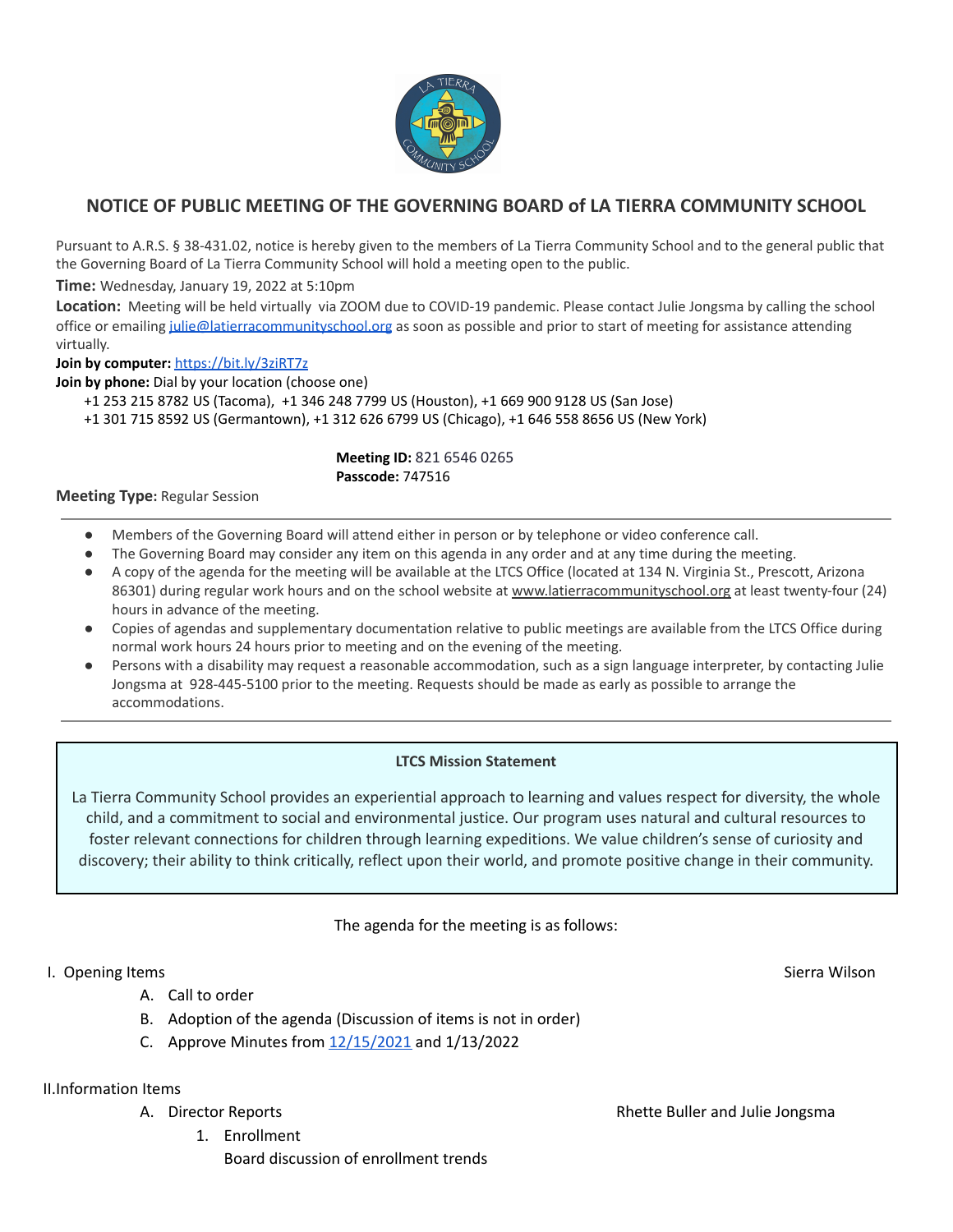- 2. Student Achievement
- 3. Maintenance
- 4. Finance
- 5. Personnel
- 6. Compliance
- 7. COVID-19 Status
- B. Board Report Sierra Wilson Sierra Wilson Sierra Wilson Sierra Wilson Sierra Wilson
	- 1. Planning/Board Calendar review upcoming board work
	- 2. Training Review training needs and upcoming training schedules
	- 3. Recruitment/Board Composition review composition and recruitment needs
- C. Finance Report (Discussion Item) Julie Jongsma and Sierra Wilson
	- 1. Budget Summary Board will review monthly financial reports summary. Board Discussion may follow.
	- 2. Covid-19 budget Financial implications of COVID-19 including changes in funding, additional funding sources and budgetary needs. Board discussion may follow.
	- 3. Financial Intervention ASBCS Board will review. Summary of the factors that caused or contributed to the charter holder's FY2021 financial performance. Summary of the specific actions taken or being taken to improve the charter holder's financial performance in FY2022. Quarterly financial report for each quarter in FY2022 identified in the audit letter sent by the board.

III. Strategic Planning (Discussion Item) and the strategic Planning Court Court Anne Boettcher, Dawn Klaiber, Teri Lynn Stout A. Discussion of realignment of priorities and action items, leads on action items.

- 1. Grants
- 2. Food Services

IV. Public comments (Members of the Governing Body shall not discuss or take legal action on matters raised during and open call to the public unless the matters are properly noticed for discussion and legal action)

V. Information and Discussion items

- 1. Committee update
- B. Grants Update
- C. Tax Credit Drive

VI. Action Items (Matters on which the Governing Body may take legal action during the meeting)

- A. COVID-19 Policies **COVID-19 Policies** Rhette Buller and Julie Jongsma
	- 1. Quarantine Policy Board to consider updated policy based on CDC guidelines.
- B. Financial Intervention and the state of the state of the state of the state of the state of the state of the state of the state of the state of the state of the state of the state of the state of the state of the state
	- 1. Board review of audit letter sent by the Arizona State Board for Charter Schools notifying the charter holder of its intervention status; And board's probation risk levels and associated consequences identified in Arizona administrative code (A.A.C.) R7-5-402(H)-(K)

VII.Information Items

- A. Future Agenda Items
- B. Meeting Dates

VIII. Adjournment

A. Facilities **Administrative Facilities** Committee